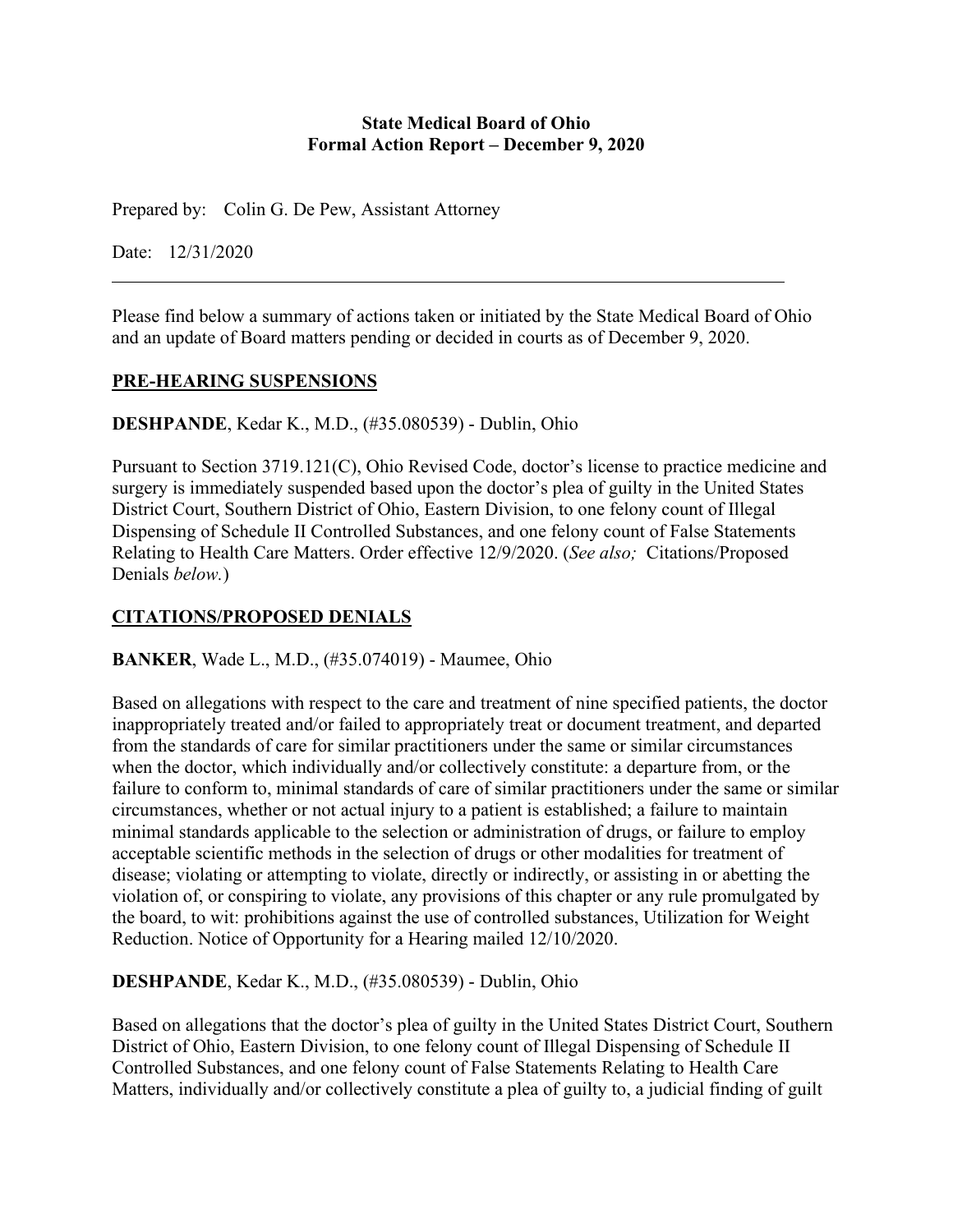of, or a judicial finding of eligibility of intervention in lieu of conviction for, a felony. Notice of Immediate Suspension and Opportunity for Hearing mailed 12/10/2020.

**KALEPU**, Anand R., M.D., (#35.050697CTR) - Highland Heights, Ohio

Based on allegations that the doctor's plea of guilty in the United States District Court, Eastern District, New York, to Conspiracy to Commit Healthcare Fraud, individually and/or collectively constitute a plea of guilty to, a judicial finding of guilt of, or a judicial finding of eligibility of intervention in lieu of conviction for, a felony. Notice of Opportunity for a Hearing mailed 12/10/2020.

## **PROCTOR**, Vernon, M.D., (#35.130575) - Baldwin, Michigan

Based on allegations that a prior action by the Michigan Department of Licensing and Regulatory Affairs, which issued a 6/2/2020 Final Order suspending the doctor's license for two years, individually and/or collectively constitute any of the following actions taken by an agency responsible for authorizing, certifying, or regulating an individual to practice a health care occupation or provide health care services in this state or another jurisdiction, for any reason other than the nonpayment of fees: the limitation, revocation, or suspension of an individual's license to practice; acceptance of an individual's license surrender; denial of a license; refusal to renew or reinstate a license; imposition of probation; or issuance of an order of censure or other reprimand. Notice of Opportunity for a Hearing mailed 12/10/2020.

# **NON-DISCIPLINARY CITATIONS**

**CESMEBASI**, Alper, M.D., Applicant – Boston, Massachusetts (Non-Disciplinary)

Proposed denial of application based on the doctor's submission of an application to practice medicine and surgery, and on allegations that the applicant has failed to successfully complete at least two years of graduate medical education. Notice of Opportunity for a Hearing mailed 12/10/2020.

**ESSMAN**, Thomas C., R.C.P, (#RCP.3994) – Worthington, Ohio (Non-Disciplinary)

Proposed denial of restoration application based on the respiratory care therapist's submission of an application for restoration of a license to practice respiratory care, and on allegations that the license has lapsed or been inactive for more than five years, and the respiratory care therapist has not successfully passed a re-examination equivalent to the examination recognized by the board to originally obtain a license. Notice of Opportunity for a Hearing mailed 12/10/2020.

**MOISE**, Roberline, R.C.P., Applicant – West Palm Beach, Florida (Non-Disciplinary)

Proposed denial of application based on the respiratory care therapist's submission of an application to practice respiratory care, and on allegations that the applicant has failed to provide evidence that the applicant has successfully completed both portions of the registered respiratory therapist (R.R.T.) examination. Notice of Opportunity for a Hearing mailed 12/10/2020.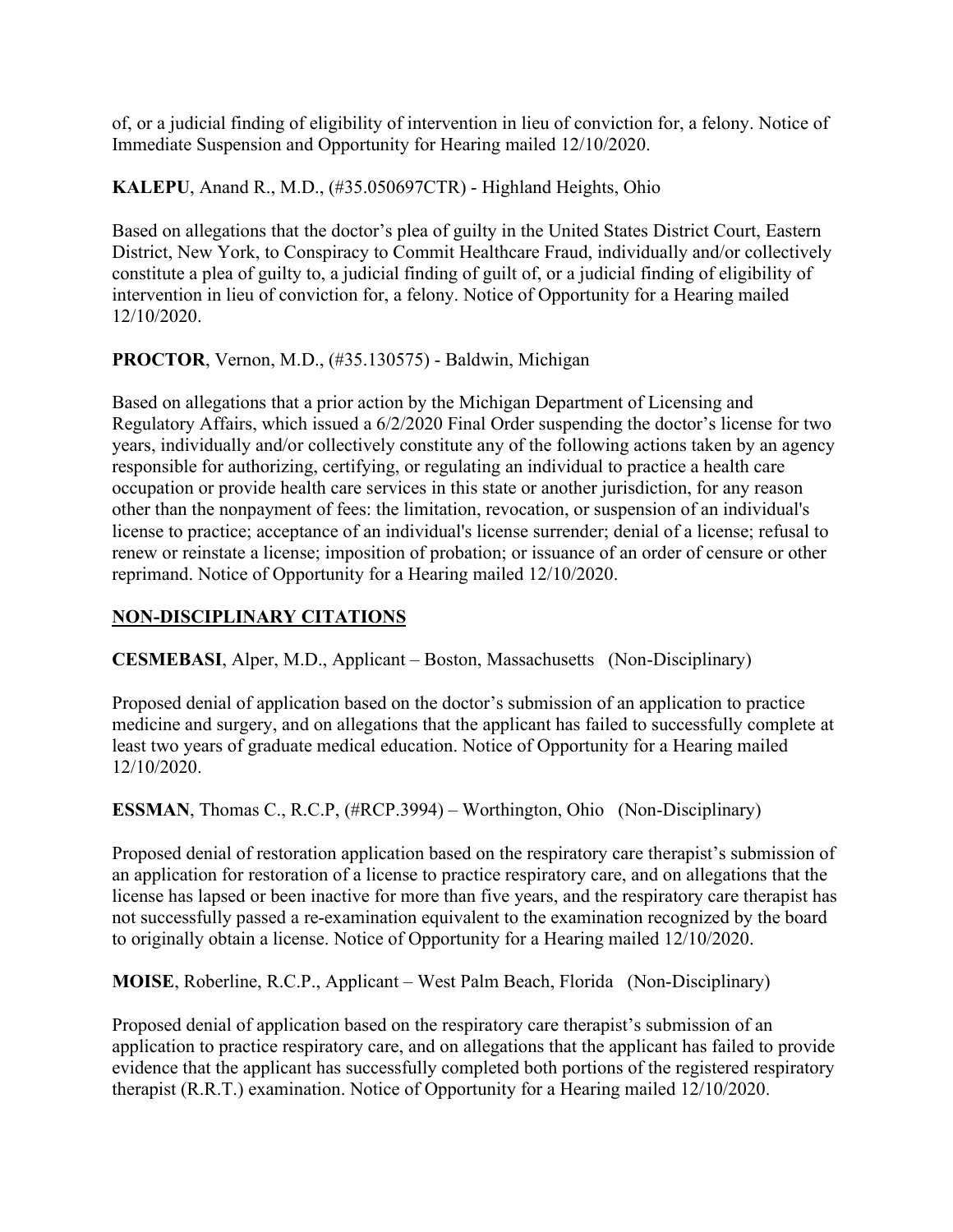**NORCIA**, Susan M., M.T. Applicant – Raleigh, North Carolina (Non-Disciplinary)

Proposed denial of application based on the applicant's submission of an application to practice massage therapy, and on allegations that the applicant has failed to pass an examination acceptable to the board. Notice of Opportunity for a Hearing mailed 12/10/2020.

**PERRY**, Carla R., R.C.P. (#RCP.8114) – Akron, Ohio (Non-Disciplinary)

Proposed denial of restoration application based on the respiratory care therapist's submission of an application for restoration of a license to practice respiratory care, and on allegations that the license has lapsed or been inactive for more than five years, and the respiratory care therapist has not successfully passed a re-examination equivalent to the examination recognized by the board to originally obtain a license. Notice of Opportunity for a Hearing mailed 12/10/2020.

**REUTZEL**, Amy L., M.T., (#33.017623) - Columbia Station, Ohio (Non-Disciplinary)

Proposed approval of restoration application based on the massage therapist's submission of an application for restoration of license to practice massage therapy, and on allegations that the massage therapist has not been engaged in the active practice of massage therapy for two years. Notice of Opportunity for a Hearing mailed 12/10/2020.

WANG, Hong, M.T., Applicant – San Gabriel, California (Non-Disciplinary)

Proposed denial of application based on the massage therapist's submission of an application to practice massage therapy, and on allegations that the applicant has failed to provide evidence that they completed a course of instruction that meets course requirements determined by the Board. Notice of Opportunity for a Hearing mailed 12/10/2020.

YASSIN, Kamal, M.D., Applicant – Town and Country, Missouri (Non-Disciplinary)

Proposed denial of application to practice medicine and surgery based on the doctor's submission of an application to practice medicine and surgery, and on allegations that the doctor has not completed an examination acceptable to the Board. Notice of Opportunity for a Hearing mailed 12/10/2020.

# **FINAL ORDERS**

**BIALKE**, Caroline N., R.C.P. Applicant - Copley, Ohio

Application for a license to practice as a respiratory care professional denied. Based on the finding that the that applicant's failure to submit to a 72-hour inpatient examination as ordered by the Board constitutes an admission that she is impaired in her ability to practice according to acceptable and prevailing standards of care because of habitual or excessive use or abuse of drugs, alcohol, or other substances that impair ability to practice. Order effective 12/10/2020. (Journal Entry-No Hearing Requested).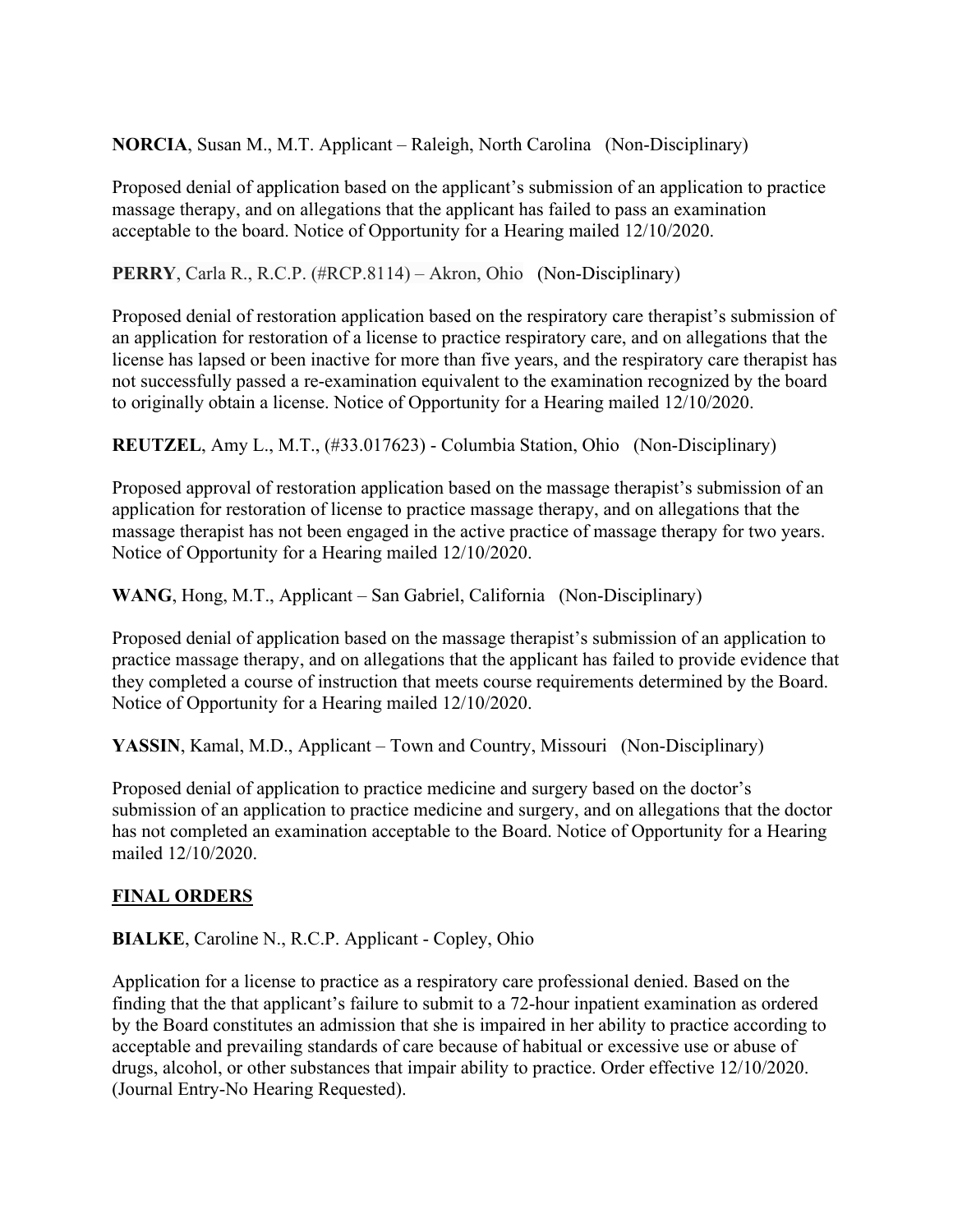**CLEMENCY**, Karen A., M.D., (#35.053771) - Columbus, Ohio (Non-Disciplinary)

Application for a certificate to recommend the medical use of marijuana denied. Based on the submission of an application for a certificate to recommend the medical use of marijuana, and on the finding that the doctor's prior disciplinary history was based, in whole or part, on inappropriate prescribing, personally furnishing, dispensing, diverting, administering, supplying or selling a controlled substance or other dangerous drug. Order effective 12/10/2020. (Journal Entry-No Hearing Requested).

**COLLINS**, Jessica N., M.T., (#33.018170) - Toledo, Ohio (Non-Disciplinary)

Application for restoration of license to practice massage therapy approved, provided that the massage therapist takes and passes the Massage and Bodywork Licensing Examination within twelve months. Based on the submission of an application for restoration of a license to practice massage therapy, and on the finding that the applicant has not been engaged in the active practice of massage therapy for over two years. Order effective 12/10/2020. (Journal Entry-No Hearing Requested).

**FRY**, Kristie L., M.T., (#33.018871) - Hamilton, Ohio (Non-Disciplinary)

Application for restoration of license to practice massage therapy approved, provided that the massage therapist takes and passes the Massage and Bodywork Licensing Examination within twelve months. Based on the submission of an application for restoration of a license to practice massage therapy, and on the finding that the applicant has not been engaged in the active practice of massage therapy for over two years. Order effective 12/10/2020. (Journal Entry-No Hearing Requested).

**HENRY**, Shawn Mark, D.O., (#34.006719) – South Lake, Texas

License to practice osteopathic medicine and surgery permanently revoked. Based on the doctor's conviction in the United States District Court for the Northern District of Texas to three felony counts of Conspiracy to Pay and Receive Health Care Bribes and Kickbacks, and Travel Act and Aiding and Abetting (Commercial Bribery), and Conspiracy to Commit Laundering of Monetary Instruments; also based on a prior action by the Texas Medical Board, which issued a 6/27/2019 Order of Suspension by Operation of Law, all of which individually and/or collectively constitute: a plea of guilty to, a judicial finding of guilt of, or a judicial finding of eligibility for intervention in lieu of conviction for, a felony; and any of the following actions taken by an agency responsible for authorizing, certifying, or regulating an individual to practice a health care occupation or provide health care services in this state or another jurisdiction, for any reason other than the nonpayment of fees: the limitation, revocation, or suspension of an individual's license to practice; acceptance of an individual's license surrender; denial of a license; refusal to renew or reinstate a license; imposition of probation; or issuance of an order of censure or other reprimand. Order effective 12/10/2020.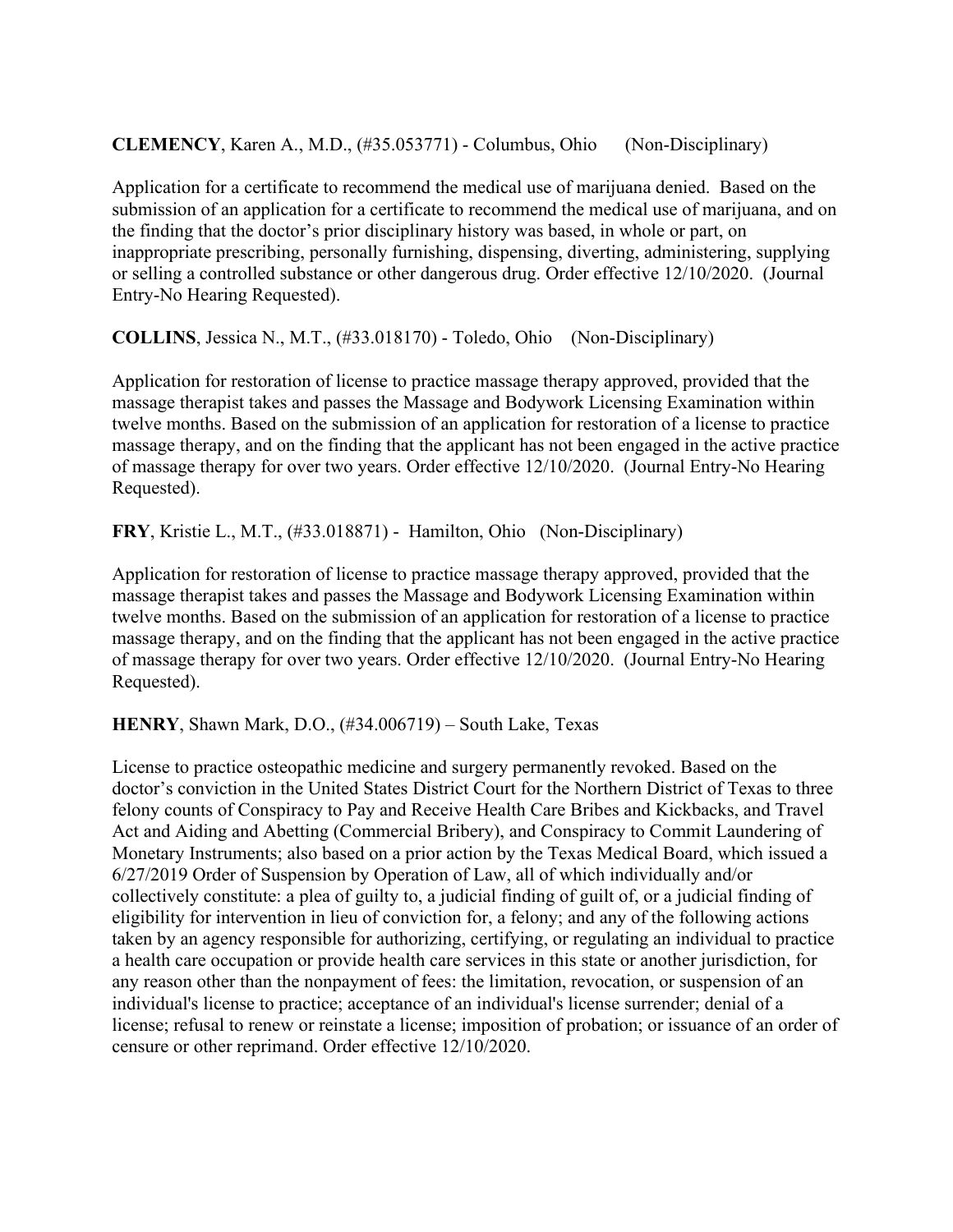**HILTON**, Breanna N., R.C.P. Applicant - Canonsburg, Pennsylvania (Non-Disciplinary)

Application for a license to practice respiratory care denied. Based on the submission of an application to practice respiratory care, and on the finding that the applicant has not completed an examination acceptable to the Board. Order effective 12/10/2020. (Journal Entry-No Hearing Requested).

**KRESS**, Timothy S., M.D., (#35.060555) - Spring Valley, Ohio (Non-Disciplinary)

Application for a certificate to recommend the medical use of marijuana denied. Based on the submission of an application for a certificate to recommend the medical use of marijuana, and on the finding that the doctor's prior disciplinary history was based, in whole or part, on inappropriate prescribing, personally furnishing, dispensing, diverting, administering, supplying or selling a controlled substance or other dangerous drug. Order effective 12/10/2020. (Journal Entry-No Hearing Requested).

**LORT**, Sohpat, M.T., (#33.021608) - Cincinnati, Ohio (Non-Disciplinary)

Application for restoration of license to practice massage therapy approved, provided that the massage therapist takes and passes the Massage and Bodywork Licensing Examination within twelve months. Based on the submission of an application for restoration of a license to practice massage therapy, and on the finding that the applicant has not been engaged in the active practice of massage therapy for over two years. Order effective 12/10/2020. (Journal Entry-No Hearing Requested).

**O'CONNOR**, Kimberly, M.T. Applicant - Pataskala, Ohio (Non-Disciplinary)

Application for license to practice massage therapy approved, provided that the massage therapist takes and passes the Massage and Bodywork Licensing Examination within twelve months. Based on the submission of an application for a license to practice massage therapy, and on the finding that the applicant has not been engaged in the active practice of massage therapy for over two years. Order effective 12/10/2020.

**PAPARELLA**, Margaret M., M.T., (#33.006524) - Worthington, Ohio (Non-Disciplinary)

Application for restoration of license to practice massage therapy approved, provided that the massage therapist takes and passes the Massage and Bodywork Licensing Examination within twelve months. Based on the submission of an application for restoration of a license to practice massage therapy, and on the finding that the applicant has not been engaged in the active practice of massage therapy for over two years. Order effective 12/10/2020. (Journal Entry-No Hearing Requested).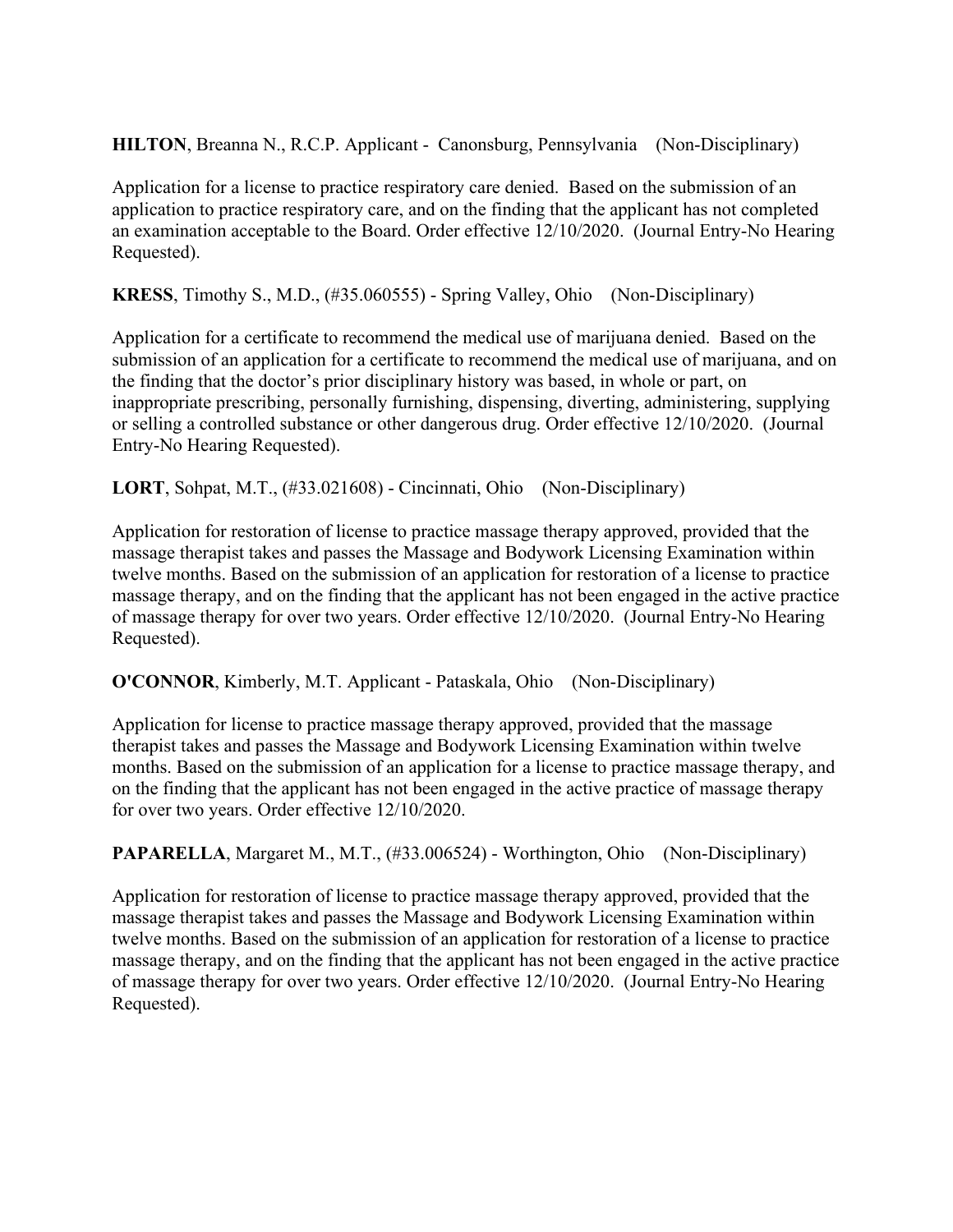**STUART**, Holland J., R.C.P. Applicant - Vancouver, BC, Canada (Non-Disciplinary) Application for a limited permit to practice respiratory care denied. Based on the submission of an application for a limited permit, and based on the finding that the applicant failed to submit her application for a limited permit within one year of her date of graduation from her respiratory care program. Order effective 12/10/2020. (Journal Entry-No Hearing Requested).

### **URBAN**, Kurt D., M.D., (#35.068200) - Spring Hill, Tennessee

License to practice medicine and surgery reprimanded, and subject to probationary terms, conditions, and limitations for at least one year. Based on prior actions by the Kansas State Board of Health Arts, which issued a 10/20/15 Final Order Denying Licensure, a 9/15/17 Final Order on Remand, that denied the doctor's application for licensure; also based on the doctor's submission of an August 2015 Ohio renewal application, in which he allegedly failed to disclose the pending allegations by the Kansas Board, all of which, individually and/or collectively constitute any of the following actions taken by an agency responsible for authorizing, certifying, or regulating an individual to practice a health care occupation or provide health care services in this state or another jurisdiction, for any reason other than the nonpayment of fees: the limitation, revocation, or suspension of an individual's license to practice; acceptance of an individual's license surrender; denial of a license; refusal to renew or reinstate a license; imposition of probation; or issuance of an order of censure or other reprimand; and making a false, fraudulent, deceptive, or misleading statement in the solicitation of or advertising for patients; in relation to the practice of medicine and surgery, osteopathic medicine and surgery, podiatric medicine and surgery, or a limited branch of medicine; or in securing or attempting to secure any license or certificate to practice issued by the board. Order effective 12/21/2020.

**ZAVALA**, Sylvia M., R.C.P., (#RCP.2653) - Henderson, Nevada (Non-Disciplinary)

Application for restoration of a license to practice respiratory care denied. Based on the submission of an application for restoration of a license to practice respiratory care, and on the finding that the license has lapsed or been inactive for more than five years, and the respiratory care therapist has not successfully passed a re-examination equivalent to the examination recognized by the board to originally obtain a license. Order effective 12/10/2020. (Journal Entry-No Hearing Requested).

### **CONSENT AGREEMENTS**

#### **BAUER**, Matthew D., D.O., (#34.011699) - Dayton, Ohio

License to practice osteopathic medicine and surgery reinstated, and subject to probationary terms, conditions, and limitations for at least five years. Based on the doctor having completed all requirements for reinstatement of license pursuant to the terms of a 7/8/2020 Consent Agreement. Agreement effective 12/9/2020.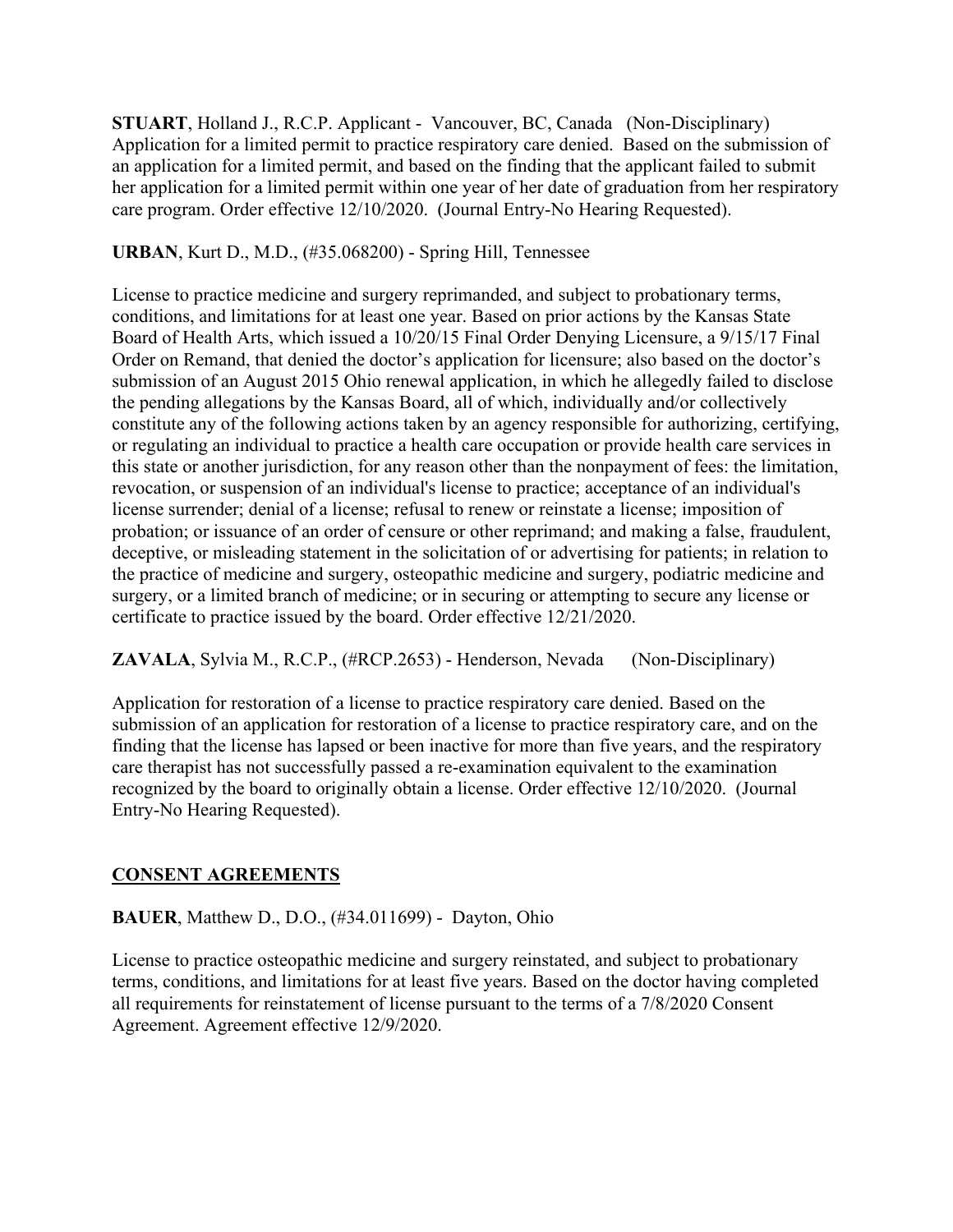## **VOLUNTARY PERMANENT SURRENDERS, RETIREMENTS, REVOCATIONS, WITHDRAWALS**

**BRAND**, Jerry Lee, L.M.T., (#33.020021) - Gahanna, Ohio

Permanent revocation of license to practice massage therapy, authorized by massage therapist in lieu of further formal disciplinary proceedings pursuant to Section 4731.22(B)(20), Ohio Revised Code, to wit: Rule 4731-26-02 Ohio Administrative Code, prohibition against sexual misconduct. Revocation effective 12/9/2020.

**CHARLES**, Morgan B., M.T. Applicant - Connersville, Indiana

Permanent withdrawal of application to practice massage therapy, authorized by the massage therapist in lieu of formal disciplinary proceedings pursuant to Section 4731.22(B)(26), Ohio Revised Code. Withdrawal effective 12/9/2020.

**JUDGE**, Leigh A., P.A., (#50.003384RX) - Kettering, Ohio

Permanent revocation of license to practice as a physician assistant, authorized by physician assistant, in lieu of formal disciplinary proceedings pursuant to Section 4730.25(B)(11), Ohio Revised Code. Revocation effective 12/9/2020.

**KAWALEK**, Wayne K., M.D., (#35.046206) - Oakwood Village, Ohio

Permanent withdrawal of application for a certificate to recommend the medical use of marijuana, authorized by doctor. Withdrawal effective 12/9/2020.

**MATTHEWS**, Richard H., M.D., (#35.049511) - Jackson, Missouri

Permanent revocation of license to practice medicine and surgery, authorized by doctor in lieu of formal disciplinary proceedings pursuant to Sections 4731.22(B)(19), and 4731.22(B)(22), Ohio Revised Code. Revocation effective 12/9/2020.

**PARKER**, Ronnie C., D.O. Applicant - Pikeville, Kentucky

Permanent withdrawal of application to practice osteopathic medicine and surgery, authorized by doctor in lieu of formal disciplinary proceedings pursuant to Section 4731.22(B)(26), Ohio Revised Code. Withdrawal effective 12/9/2020.

**SHEEHAN**, John P., M.D., (#35.049609) - Rocky River, Ohio

Permanent revocation of license to practice medicine and surgery, authorized by doctor in lieu of further investigation of a possible violation of Section 4731.22(B)(26), Ohio Revised Code, and/or Section 4731.22(B)(19), Ohio Revised Code. Revocation effective 12/9/2020.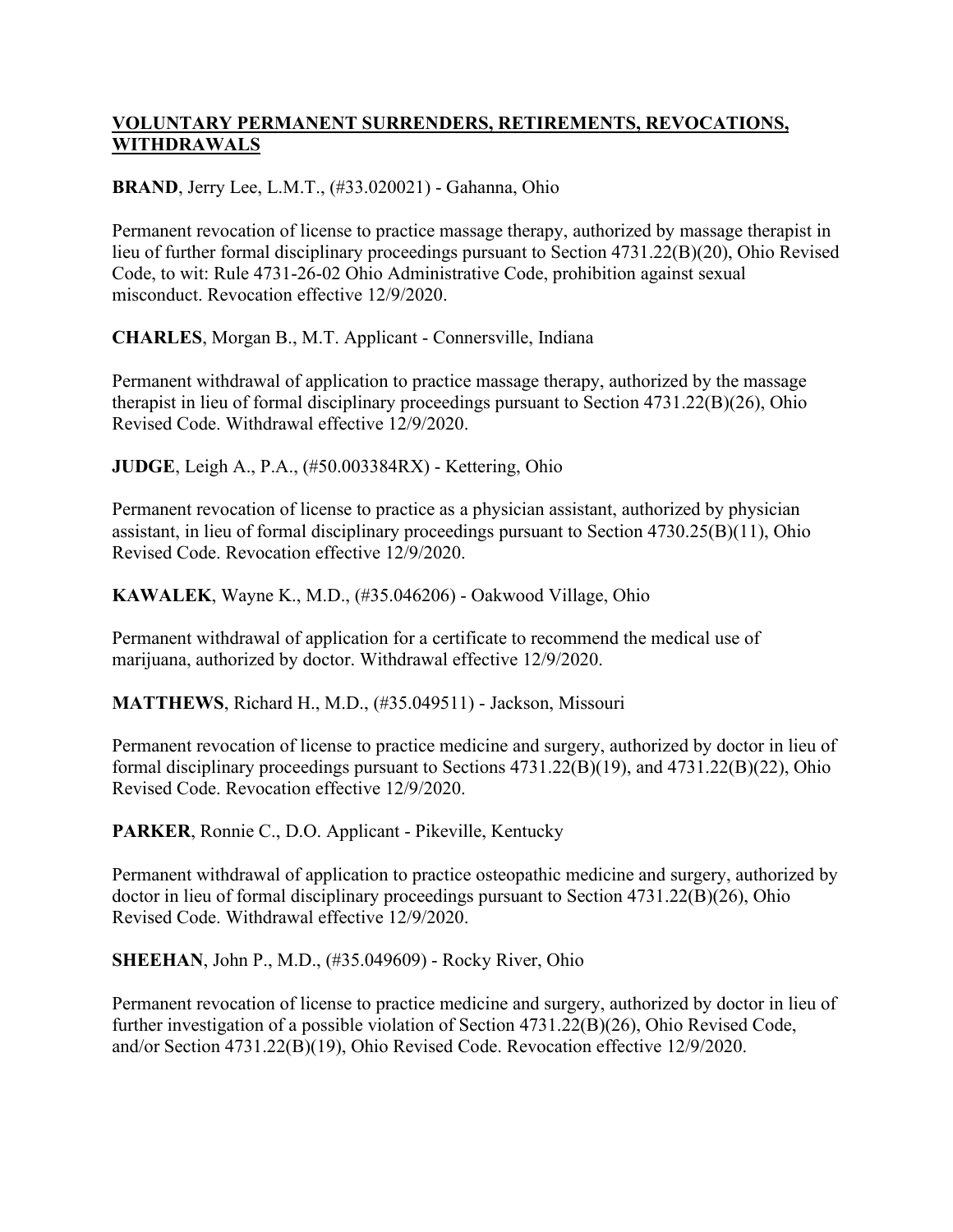**TUERK**, Ingolf, M.D., Applicant – Dover, Massachusetts

Permanent withdrawal of application to practice medicine and surgery, authorized by doctor in lieu of formal disciplinary proceedings pursuant to Sections 4731.22(B)(8), and 4731.22(B)(22), Ohio Revised Code. Withdrawal effective 12/9/2020.

## **PROBATIONARY REQUESTS AND MODIFICATIONS**

**ALDERSON**, Julie M., D.O., (#34.014253) - Akron, Ohio

Doctor's request for approval of a reduction in psychiatric treatment from every eight weeks to every twelve weeks, granted by vote of the Board on 12/9/2020.

**HOWKINS**, Michael J., D.O., (#34.004364) - Cleveland, Ohio

Doctor's request for approval of a reduction in recovery meeting attendance from twelve meetings per month to ten meetings per month, with a minimum of two meetings per week, granted by vote of the Board on 12/9/2020.

**NEYOU**, Ariane S., M.D., (#35.126327) - Westlake, Ohio

Doctor's request for approval of courses to fulfill the controlled substance prescribing course, and the professional ethics/boundaries course requirements, granted by vote of the Board on 12/9/2020.

**VASHI**, Christopher N., M.D., (#35.096249) - Cincinnati, Ohio

Doctor's request for approval of the aftercare completed through KY PHF to fulfill the aftercare requirement, granted by vote of the Board on 12/9/2020.

#### **REINSTATEMENTS**

**DANKO**, William R., M.D., (#35.063773) - Maineville, Ohio

Doctor's request for reinstatement of license to practice medicine and surgery, granted by vote of the Board on 12/9/2020, and subject to the probationary terms and conditions as established by the 8/12/2020 Board Order for a minimum of three years.

### **COURT ACTIONS**

#### **NONE TO REPORT**

Please note that revocation and suspension Orders are not always effective immediately. If you have questions about effective dates or conditions governing a doctor's practice before a Board Order takes effect, please contact the office.